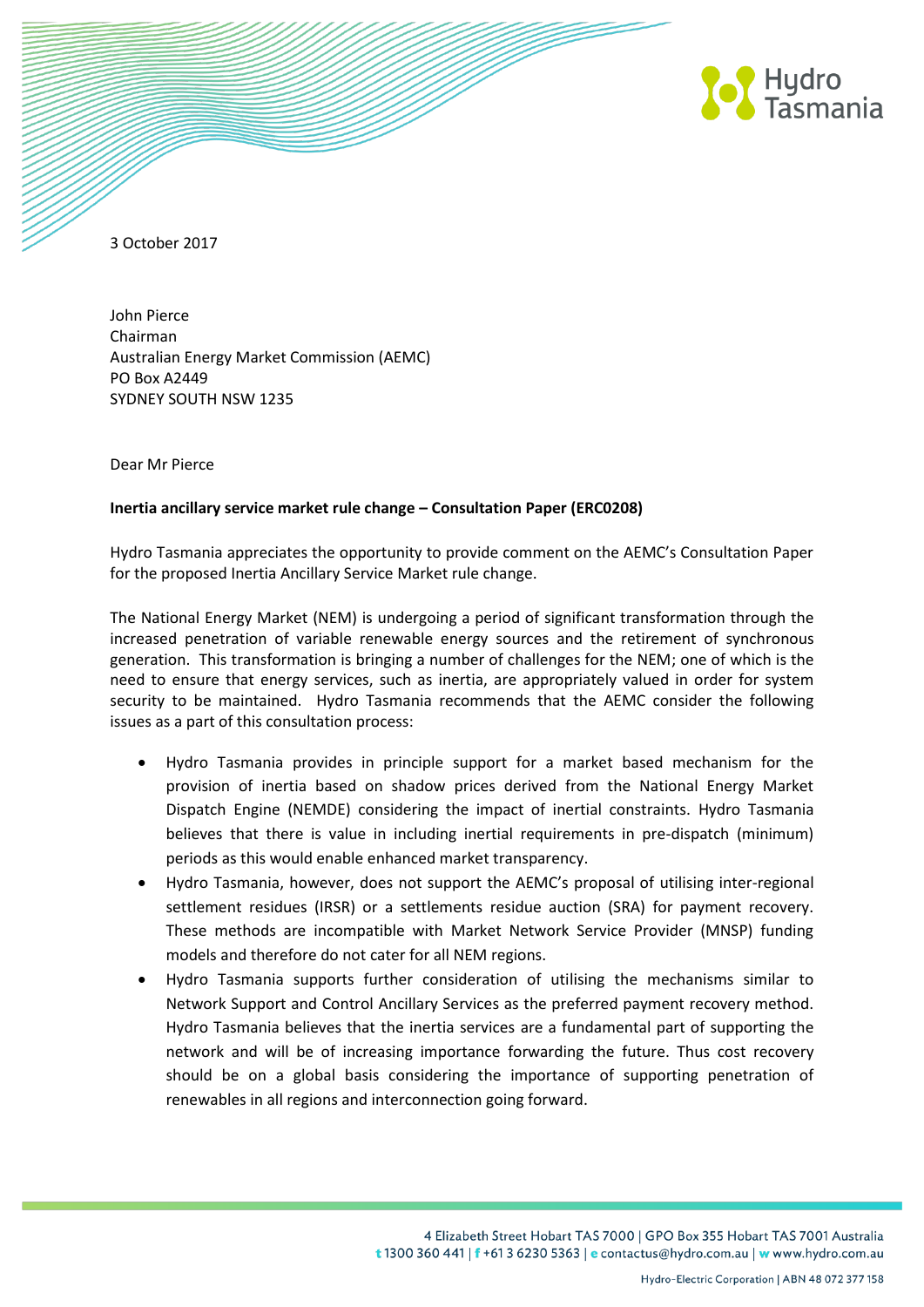

- As an alternative to a market based mechanism, Hydro Tasmania believes that the AEMC should consider a Transmission Network Service Provider (TNSP) incentive scheme (contracting inertia on an annual basis). The scheme would provide the TNSP with an operational incentive to meet a targeted level of inertia (or a proportion of the time when RoCoF constraints should not bind). Hydro Tasmania believes that the TNSP's planning frameworks are able to set such targets and are able to forecast both the likely costs of inertia provision and the resulting benefits. These benefits could be quantified over the contract term with appropriate resets placed if market conditions were to change. Hydro Tasmania agrees that the TNSP incentive scheme should not be based on actual market outcomes. Hydro Tasmania believes this is a simpler approach and can be implemented using constraints:
	- $\circ$  A service provider is contracted for the provision of inertia based on an annual set fee agreed with the TNSP. This would include a base fee to maintain a minimum level of inertia for system security purposes and a further amount for market benefits.
	- o The market benefits and associated constraints and payments could be assessed at the commencement of each contract term and appropriate reset conditions could be incorporated.
	- o The service provider would be engaged to ensure a nominated set of constraints are alleviated, e.g. RoCoF from binding, and to ensure minimum inertia thresholds are always maintained (this approach can also later be broadened to apply for Fault Levels at defined connection points)
	- $\circ$  The service provider would only receive payment when the defined constraint sets are not binding for each of the minimum level and the market benefit provision for each 30 minute period
- Hydro Tasmania further recommends consideration of the characteristics of traditional inertia (kinetic energy stored from rotating masses), as distinct from synthetic inertia, particularly in relation to response times. Following a frequency contingency event, the response in the first 200 milliseconds (ms) is paramount. Suppliers of fast frequency response (FFR) and synthetic inertia are typically unavailable to respond in this essential time period due to their technical characteristics. To this extent, RoCoF constraints should consider this characteristic of traditional inertia. RoCoF constraints should be unbundled from FCAS constraints where appropriate.

Hydro Tasmania believes that it is important that the AEMC consider other interrelated rule changes and reviews in developing the Inertia Ancillary Service Market rule change, such as the Reliability Frameworks Review to ensure that options developed through this rule change are aligned where possible to other changes being considered.